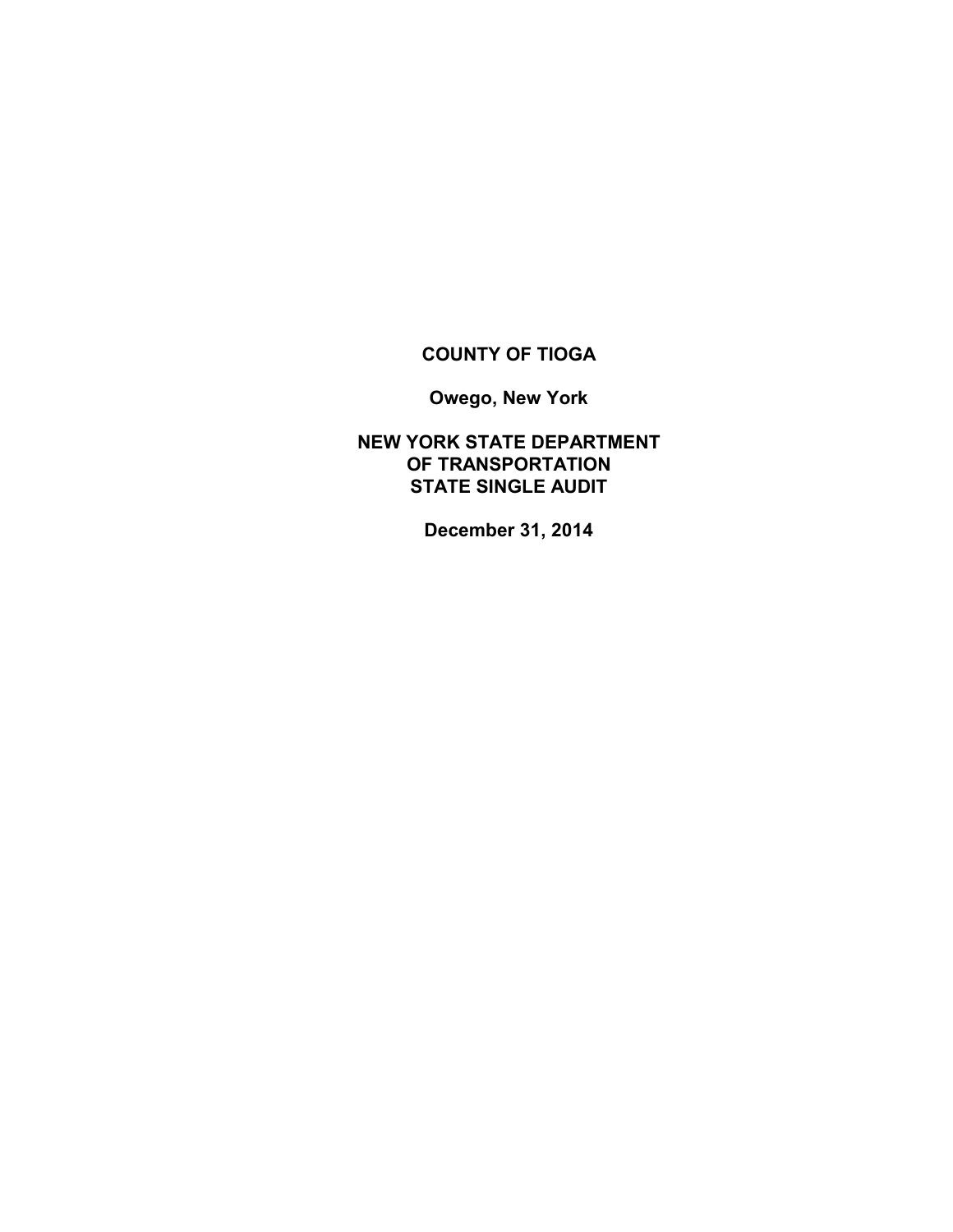## COUNTY OF TIOGA NEW YORK STATE DEPARTMENT OF TRANSPORTATION STATE SINGLE AUDIT DECEMBER 31, 2014

| Independent Auditor's Report on Compliance and Controls over State Transportation<br>Assistance Expended Based on an Audit of Financial Statements Performed in | $1-2$                  |
|-----------------------------------------------------------------------------------------------------------------------------------------------------------------|------------------------|
|                                                                                                                                                                 | 3                      |
|                                                                                                                                                                 | $\boldsymbol{\Lambda}$ |
| Schedule of Findings and Questioned Costs                                                                                                                       | 5                      |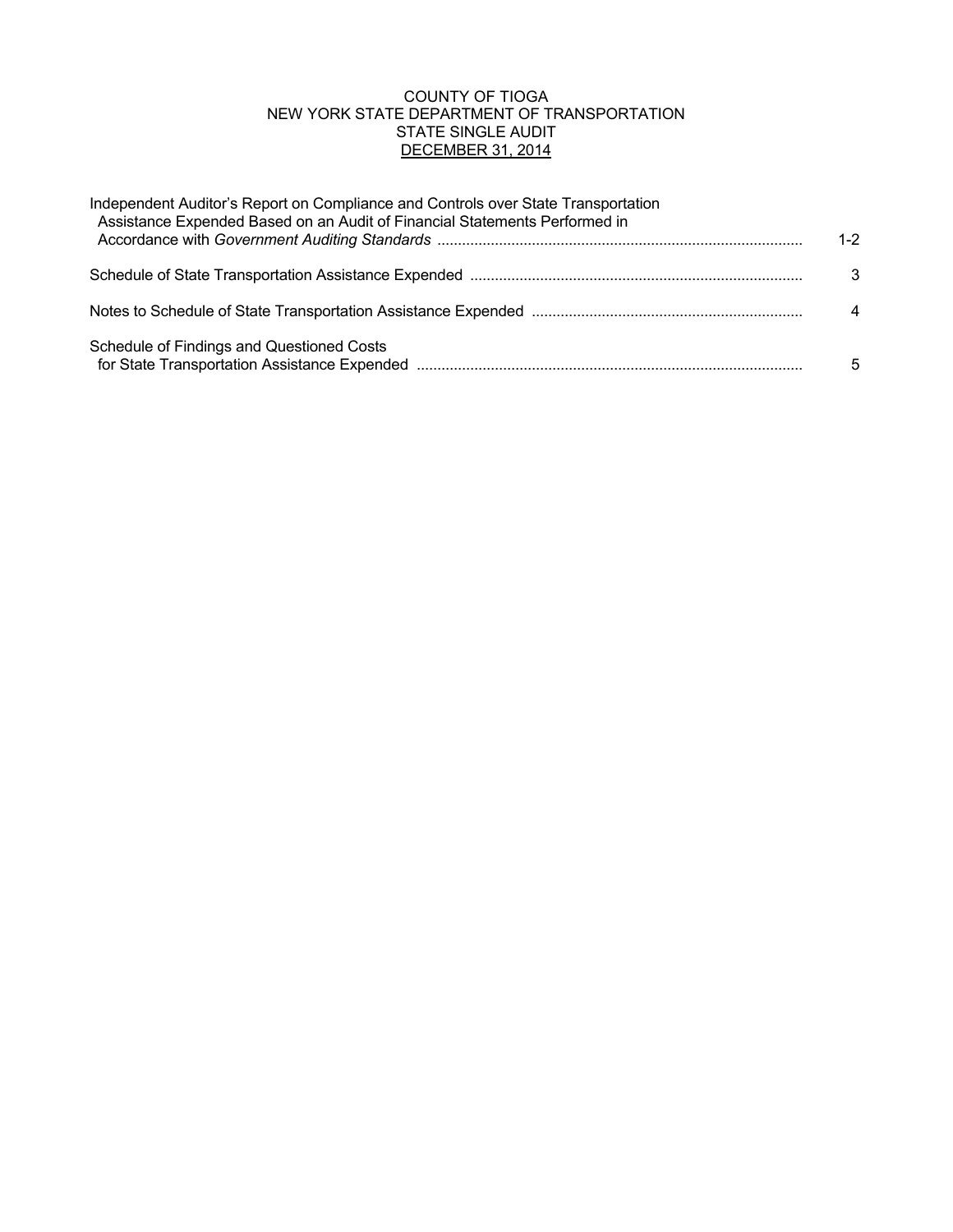Ī John H. Dietershagen, C.P.A. Jerry E. Mickelson, C.P.A. Thomas K. Van Derzee, C.P.A. Debbie Conley Jordan, C.P.A. Patrick S. Jordan, C.P.A. Duane R. Shoen, C.P.A. Lesley L. Horner, C.P.A. D. Leslie Spurgin, C.P.A.



# **Ciaschi Dietershagen Little Mickelson & Company, LLP**

*Certified Public Accountants and Consultants*

Frederick J. Ciaschi, C.P.A.

#### INDEPENDENT AUDITOR'S REPORT ON COMPLIANCE AND CONTROLS OVER STATE TRANSPORTATION ASSISTANCE EXPENDED BASED ON AN AUDIT OF FINANCIAL STATEMENTS PERFORMED IN ACCORDANCE WITH *GOVERNMENT AUDITING STANDARDS*

County Legislature County of Tioga Owego, New York

## **Report on Compliance**

We have audited the County of Tioga's (the County) compliance with the types of compliance requirements described in Part 43 of the New York State Codes, Rules and Regulations (NYCRR) that could have a direct and material effect on each state transportation assistance program tested for the year ended December 31, 2014. The programs tested are identified in the summary of audit results section of the accompanying Schedule of Findings and Questioned Costs.

## **Management's Responsibility**

Management is responsible for compliance with the requirements of laws, regulations, contracts and grants applicable to each state transportation assistance program tested.

#### **Auditor's Responsibility**

Our responsibility is to express an opinion on compliance for each of the County's state transportation assistance program tested based on our audit of the types of requirements referred to above.

We conducted our audit of compliance in accordance with generally accepted auditing standards; the standards applicable to financial audits contained in Government Auditing Standards, issued by the Comptroller General of the United States; and Part 43 of NYCRR. Those standards and Part 43 require that we plan and perform the audit to obtain reasonable assurance about whether non-compliance with the types of compliance requirements referred to above, that could have a direct and material effect on the state transportation assistance programs tested, has occurred. An audit includes examining, on a test basis, evidence about the County's compliance with those requirements and performing such other procedures as we considered necessary in the circumstances.

We believe that our audit provides a reasonable basis for our opinion on compliance with each state transportation assistance program tested. However, our audit does not provide a legal determination of the County's compliance with those requirements.

39 Church Street Cortland, New York 13045 607-753-7439 *fax 607-753-7874*

- 1 -

 401 East State Street ~ Suite 500 Ithaca, New York 14850 607-272-4444 *fax 607-273-8372* **www.cdlm.com**

**CORTLAND ITHACA WATKINS GLEN**

2 North Franklin Street, Suite 330 Watkins Glen, New York 14891 607-535-4443 *fax 607-535-6220*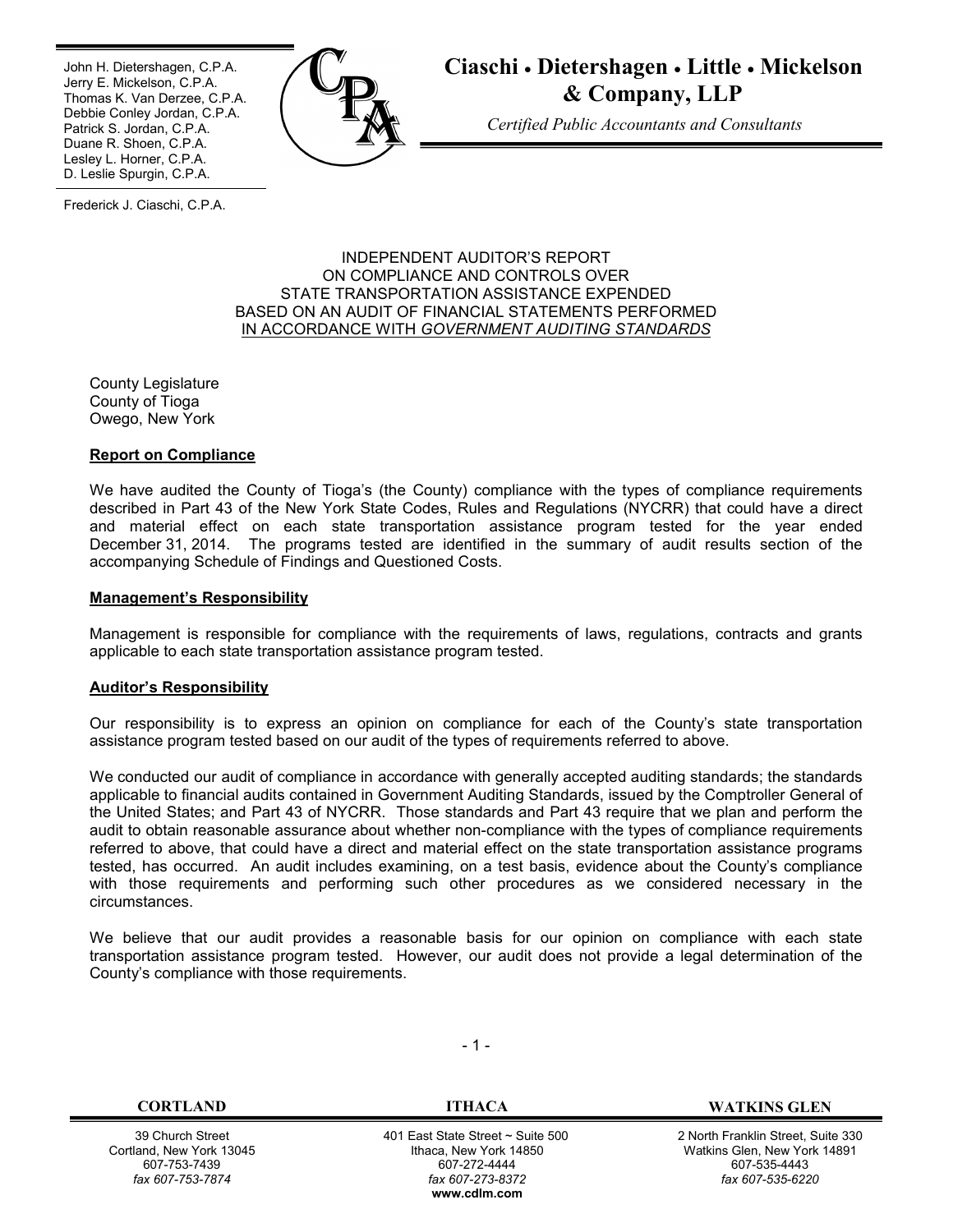### **Opinion on Each State Transportation Assistance Program Tested**

In our opinion, the County of Tioga complied, in all material respects, with the requirements referred to above that could have a direct and material effect on each of its state transportation assistance programs tested for the year ended December 31, 2014.

## **Report on Internal Control Over Compliance**

Management of the County of Tioga is responsible for establishing and maintaining effective internal control over compliance with the requirements of laws, regulations, contracts, and grants applicable to state transportation assistance programs tested. In planning and performing our audit of compliance, we considered the County's internal control over compliance with the types of requirements that could have a direct and material effect on the state transportation assistance programs tested to determine the auditing procedures that are appropriate in the circumstances for the purpose of expressing our opinion on compliance in accordance with Part 43 of NYCRR, but not for the purpose of expressing an opinion on the effectiveness of internal control over compliance. Accordingly, we do not express an opinion on the effectiveness of the County's internal control over compliance.

A deficiency in internal control over compliance exists when the design or operation of a control over compliance does not allow management or employees, in the normal course of performing their assigned functions, to prevent, or detect and correct noncompliance with a type of compliance requirement of a federal program on a timely basis. A material weakness in internal control over compliance is a deficiency, or a combination of deficiencies, in internal control over compliance, such that there is a reasonable possibility that material noncompliance with a type of compliance requirement of a federal program will not be prevented, or detected and corrected on a timely basis. A significant deficiency in internal control over compliance is a deficiency, or combination of deficiencies, in internal control over compliance with a type of compliance requirement of a federal program that is less severe than a material weakness in internal control over compliance, yet is important enough to merit attention by those charged with governance.

Our consideration of internal control over compliance was for the limited purpose described in the first paragraph of this section and was not designed to identify all deficiencies in internal control over compliance that might be material weaknesses or significant deficiencies. We did not identify any deficiencies in internal control over compliance that we consider to be material weaknesses. However, material weaknesses may exist that have not been identified.

#### **Schedule of State Transportation Assistance Expended**

We have audited the financial statements of the County of Tioga as of December 31, 2014 and for the year ended December 31, 2014, and have issued our report thereon dated September 11, 2015. Our audit was performed for the purpose of forming an opinion on the County of Tioga's financial statements taken as a whole. The accompanying Schedule of State Transportation Assistance Expended is presented for purposes of additional analysis as required by Part 43 of NYCRR, and is not a required part of the basic financial statements. Such information has been subjected to the auditing procedures applied in the audit of the financial statements and, in our opinion, is fairly stated, in all material respects, in relation to the financial statements taken as a whole.

This report is intended solely for the information and use of the County of Tioga's management and the New York State Department of Transportation. However, this report is a matter of public record and its distribution is not limited.

Cinschi, Dicturlagn, Little, Mickelson & Co., LLP

September 11, 2015 Ithaca, New York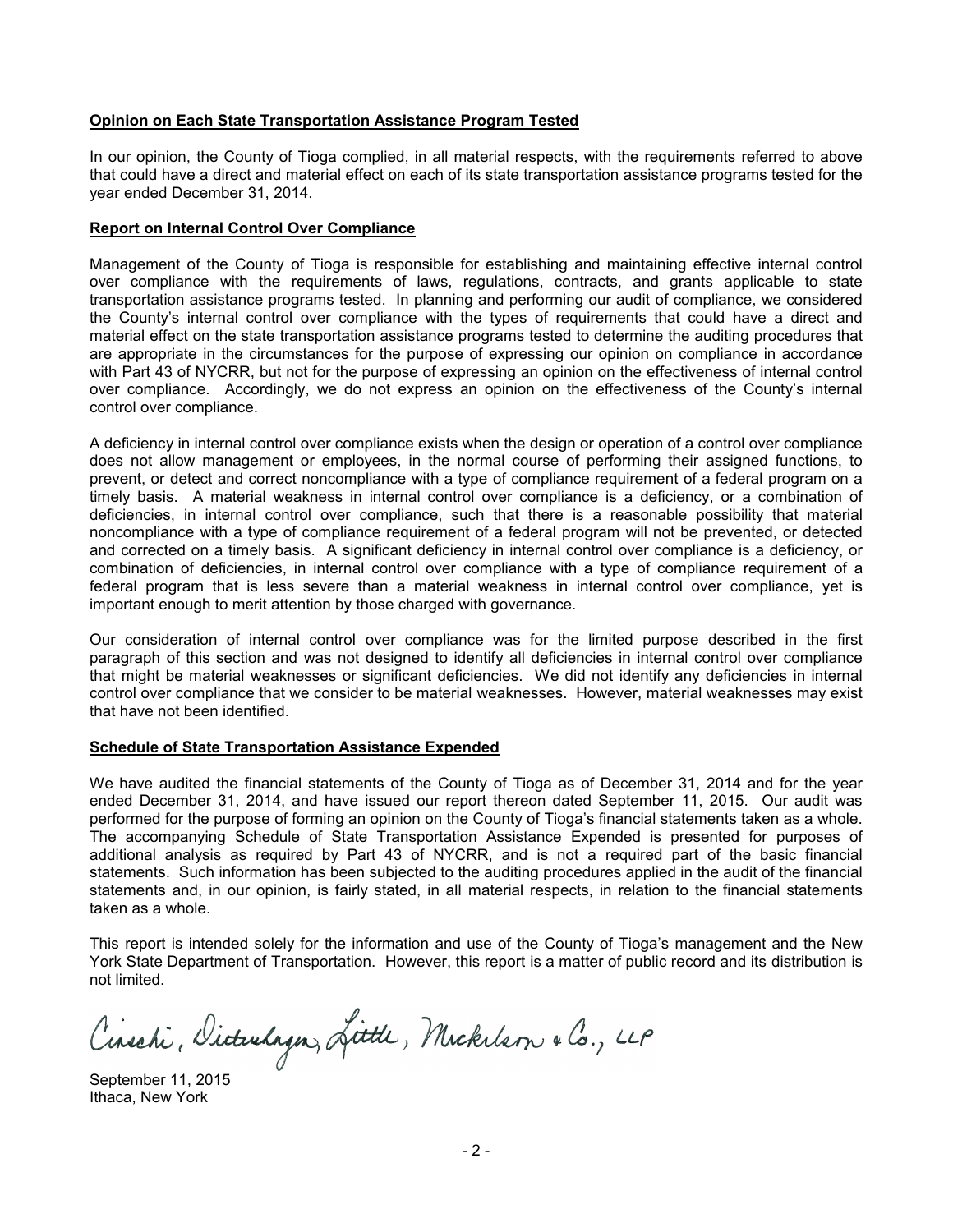## COUNTY OF TIOGA SCHEDULE OF STATE TRANSPORTATION ASSISTANCE EXPENDED FOR THE YEAR ENDED DECEMBER 31, 2014

| Program Title                                                                                | <b>NYSDOT</b><br>Contract | Ref. Number |   | Expenditures |
|----------------------------------------------------------------------------------------------|---------------------------|-------------|---|--------------|
| Consolidated Local Streets and Highway<br>Improvement Program (CHIPS) - Capital<br>Component | N/A                       | N/A         | S | 1.395.498    |
| <b>State Transit Operating Assistance</b>                                                    | N/A                       | N/A         |   | 942,605      |
| <b>Total State Transportation Assistance Expended</b>                                        |                           |             | S | 2,338,103    |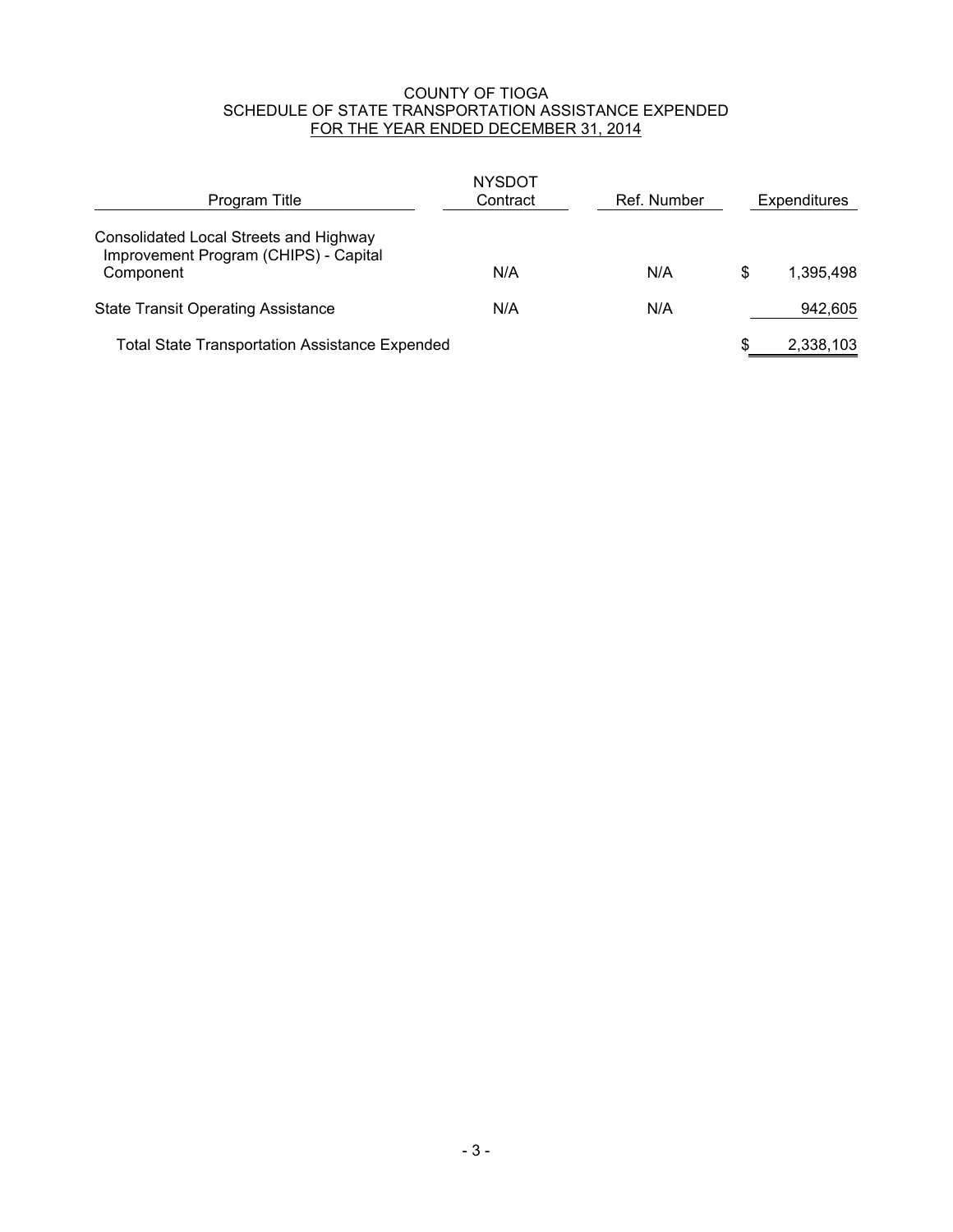## COUNTY OF TIOGA NOTES TO SCHEDULE OF STATE TRANSPORTATION ASSISTANCE EXPENDED DECEMBER 31, 2014

## Note 1 - General

The accompanying Schedule of State Transportation Assistance Expended of the County of Tioga presents the activity of all financial assistance programs provided by the New York State Department of Transportation.

## Note 2 - Basis of Accounting

The accompanying Schedule of State Transportation Expended is presented using the accrual basis of accounting.

## Note 3 - Matching Cost

The costs associated with the federal and local shares of the Marchiselli projects are not included in the reported expenditures.